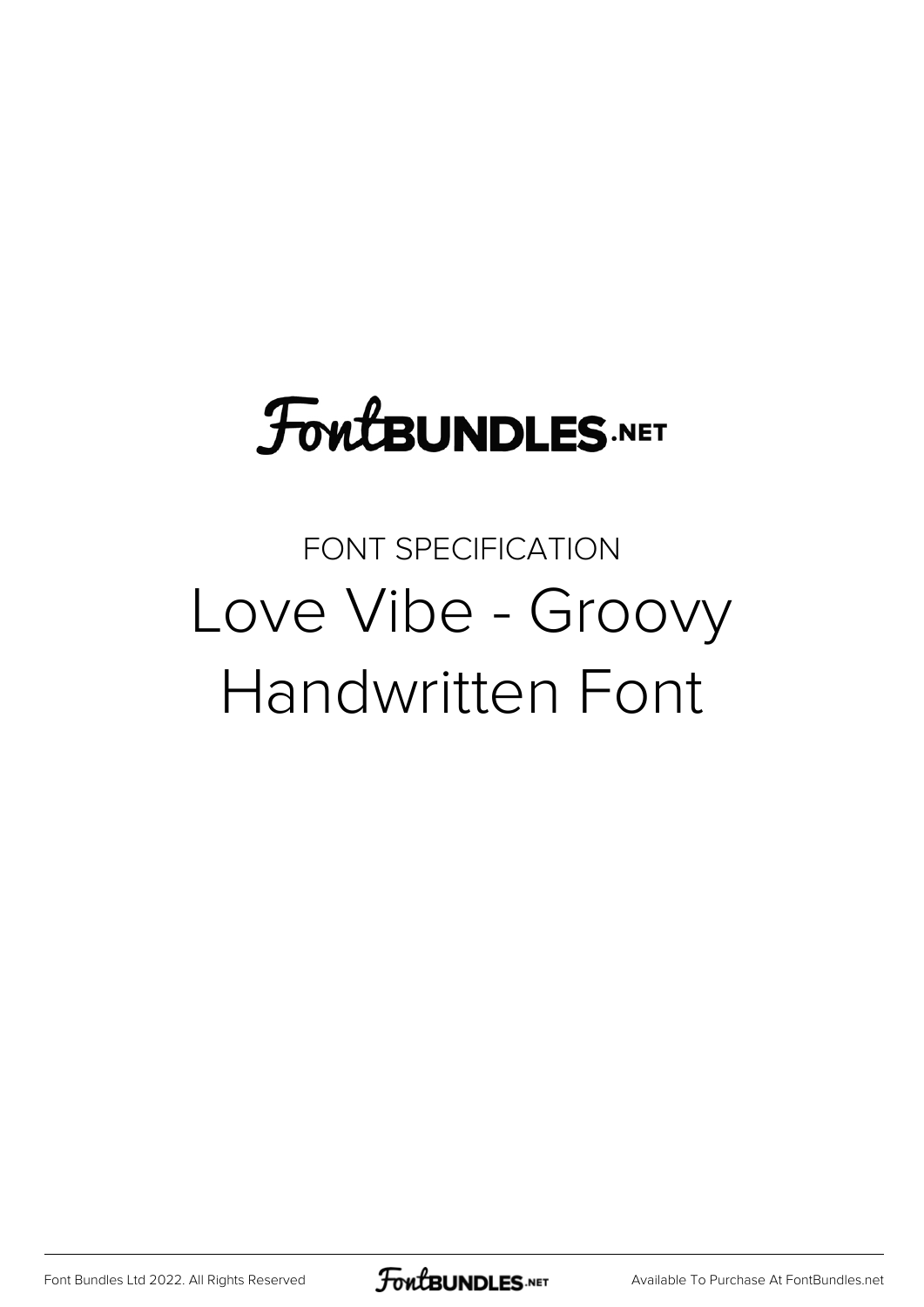

**Uppercase Characters** 

## *ABCDEFGHIJKLMNDPQRST* UVWXYZ

Lowercase Characters

# abcdcfghijklnnopgrstu VWXYZ

Numbers

### DIZ3YSBZ83

Punctuation and Symbols



All Other Glyphs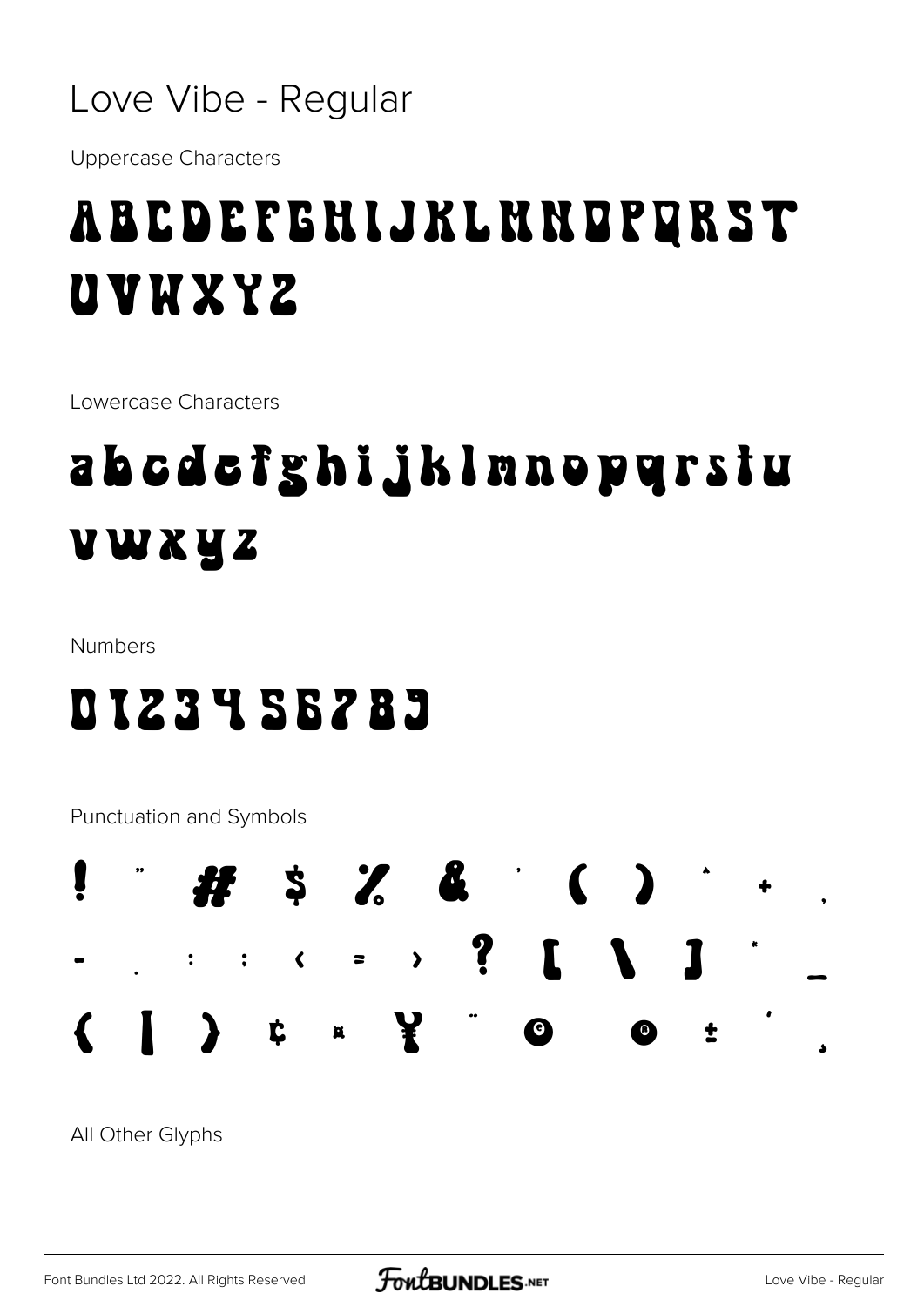|  |  |  | À À Â Â Â Ä À Æ Ç È        |  |
|--|--|--|----------------------------|--|
|  |  |  | E È È İ İ İ İ D H          |  |
|  |  |  |                            |  |
|  |  |  |                            |  |
|  |  |  | $\ddot{a}$ a a c c c c c i |  |
|  |  |  |                            |  |
|  |  |  |                            |  |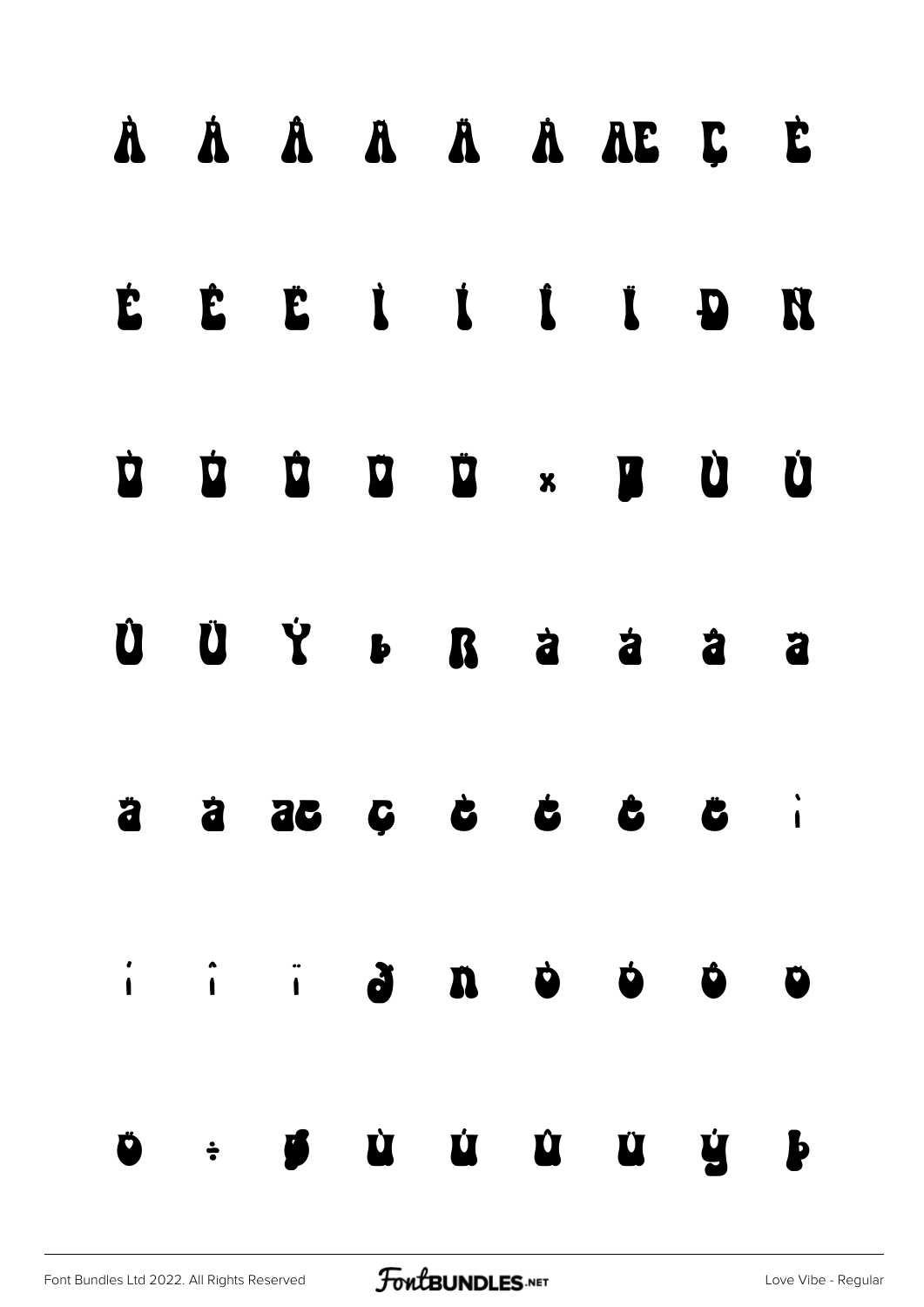#### $\ddot{y}$  D of  $L$  L I DE oc  $\ddot{S}$



Tn Ł  $\bullet$  $\overline{\phantom{a}}$  $\bullet$ 

 $\sqrt{2}$  $\boldsymbol{\ell}$  $\mathcal{L}^{\text{max}}_{\text{max}}$  . The  $\mathcal{L}^{\text{max}}_{\text{max}}$  $\mathbf{R}$  $\ddot{\bullet}$ 

 $\ddot{\mathbf{?}}$  $\sum_{i=1}^{n}$  $\ddot{\phantom{1}}$  $\ddot{\bm{z}}$  $#$   $@$  $\cdot$  $\blacksquare$